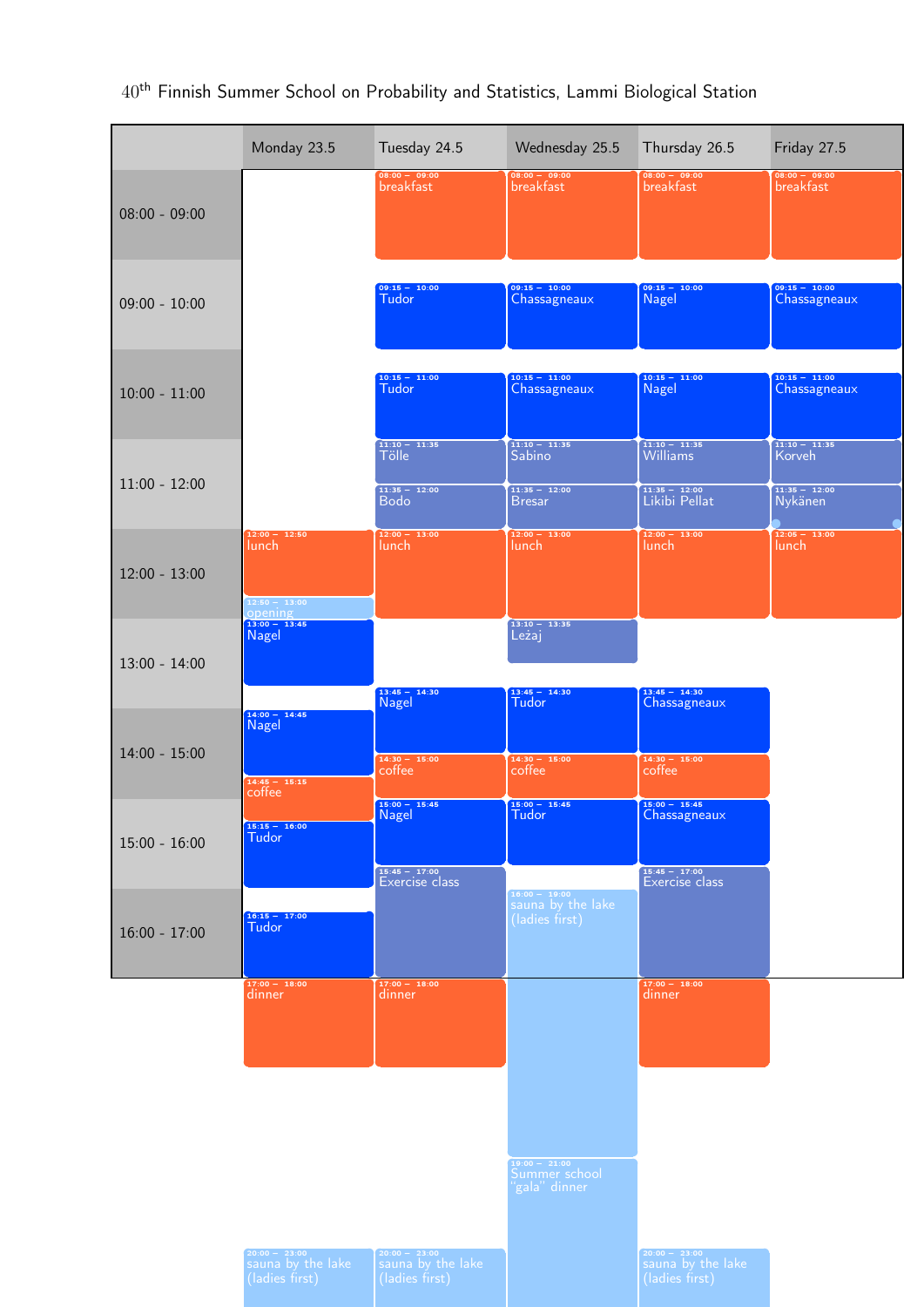## 1. Minicourses

# Non-Gaussian selfsimilar processes.

## CIPRIAN TUDOR

#### Lille

Abstract Self-similar processes are stochastic processes that are invariant in distribution under a suitable time scaling. These processes are often used as models for various random phenomena. The most known self-similar process is the fractional Brownian motion (fBm), which can be defined as the only Gaussian self-similar process with stationary increments. Its stochastic analysis constitutes an important research direction in probability theory nowadays. The Hermite processes are non-Gaussian extensions of the fBm. These processes, which are are also self-similar, with stationary increments and exhibit long-range dependence, have been also intensively studied in the last decades. The purpose of these lectures is to present the basic properties of the Hermite processes and to discuss some elements of the stochastic analysis with respect to them.

#### Probabilistic numerical methods for non-linear PDEs.

Jean-François Chassagneaux

Paris

#### Large deviations, moment problems and sum rules

# Jan Nagel

Dortmund

Abstract In this course, we study the convergence of random probability measures which are spectral measures of random matrices. These measures can be described in different ways, in terms of moments, orthogonal polynomials or by their spectral information. In order to prove large deviation statements, it can be helpful to switch between different descriptions. It turns out that there is a very interesting and surprising connection between large deviations for random spectral measures and important identities in spectral theory called sum rules. We will study these identities from a probabilistic point of view, by proving large deviation statements in different encodings of the measures. This yields a new interpretation of sum rules and a probabilistic strategy to derive new sum rules.

#### 2. CONTRIBUTED TALKS

## Differentiability of quadratic forward-backward SDEs with non-Lipschitz drift Rhoss Beauneur Likibi Pellat

African Institute for Mathematical Sciences(AIMS-Ghana)/University of Ghana

Abstract In this paper, we consider quadratic forward-backward SDEs (QFBSDEs), where the drift in the diffusion in the forward equation does not satisfy the standard globally Lipschitz condition and the driver of the backward system fulfil a nonlinearity of type  $f(|y|)|z|^2$ , where f is any locally integrable function. We prove both the Malliavin and classical derivative of the QFBSDE and provide the representation of these processes. We study a numerical approximation of this system in the sense of [\[2,](#page-1-0) [1,](#page-1-1) [3\]](#page-1-2) and show that the rate of convergence is the same when the drift is Lipschitz and the driver of the BSDE is quadratic in the traditional sense.

Keywords Quadratic BSDEs; BMO martingale; Malliavin calculus, stochastic flows, numerical approximation

#### **REFERENCES**

- <span id="page-1-1"></span>[1] P. Imkeller and G. Dos Reis. Corrigendum to "Path regularity and explicit convergence rate for BSDE with truncated
- <span id="page-1-0"></span>quadratic growth" [stochastic process.appl. 120 (2010) 348-379]. *Stochastic Process.Appl.*, 120:2286-2288, 2010.<br>[2] P. Imkeller and G. Dos Reis. Path regularity and explicit convergence rate for bsde with truncated quadr Stoch. Process. Appl., 120:348–379, 2010.
- <span id="page-1-2"></span>[3] G. Dos Reis. On some properties of solutions to quadratic growth BSDE and applications to finance and insurance. PhD thesis, Humboldt University, 2010.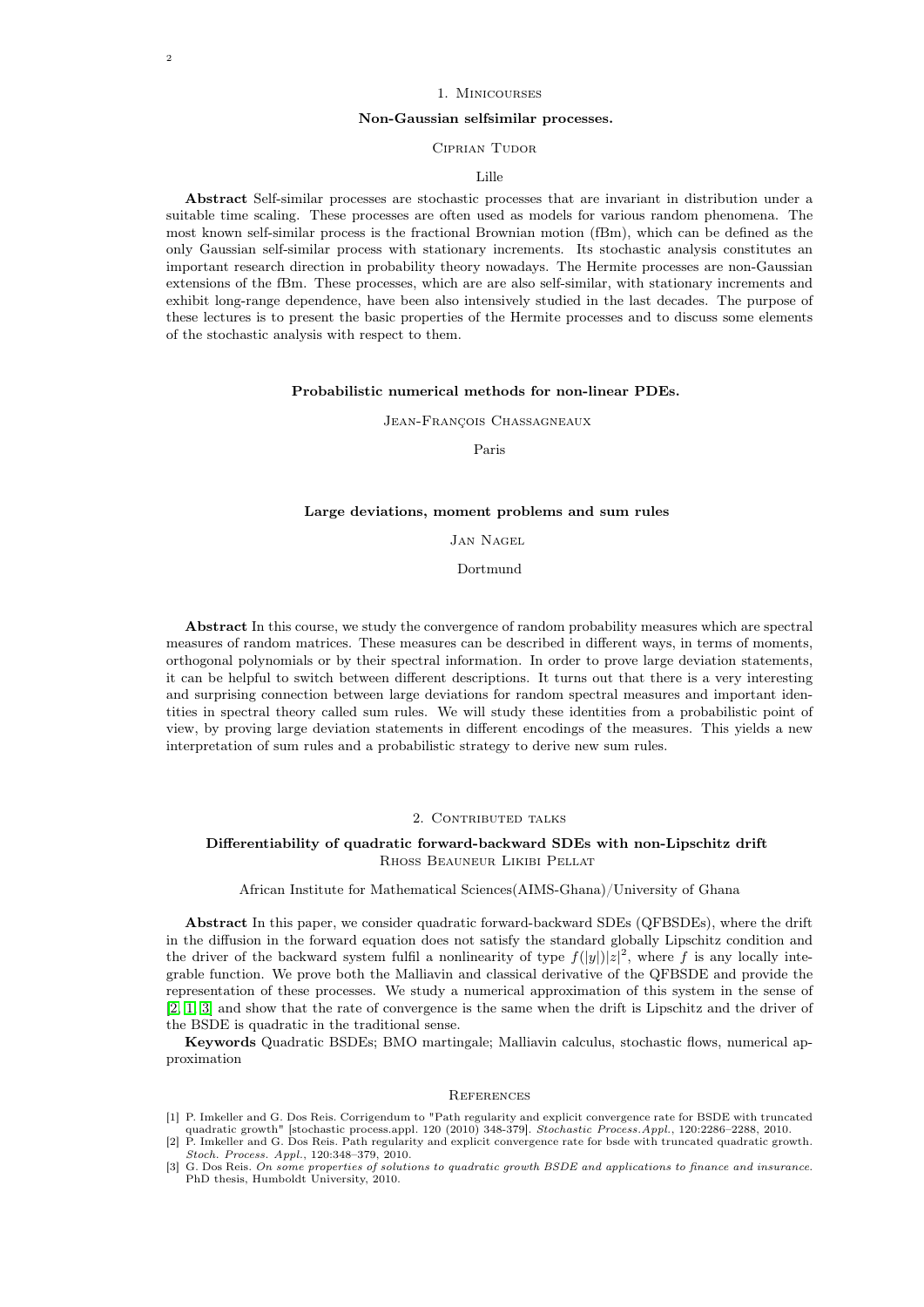# Mean field stochastic differential equations with a discontinuous diffusion coefficient Jani Nykänen

#### University of Jyväskylä

Abstract We consider  $R^d$ -valued mean field stochastic differential equations of the type

$$
X_t = x_0 + \int_0^t \sigma(s, X_s, \|X_s\|_{L_p}) dB_s + \int_0^t b(s, X_s, \|X_s\|_{L_p}) ds
$$

with infinite time horizon, where  $B = (B_t)_{t \in [0,\infty)}$  is a d-dimensional Brownian motion. We discuss the existence of a solution in the case that the diffusion and drift coefficient satisfy standard assumptions, but with the main exception that the diffusion coefficient  $\sigma$  is discontinuous in the  $L_p$  component.

## Normal Tempered Stable Processes and the Pricing of Energy Derivatives Piergiacomo Sabino

#### University of Helsinki

Abstract In this study we consider the pricing of energy derivatives when the evolution of spot prices is modeled with a normal tempered stable driven Ornstein-Uhlenbeck process. Such processes are the generalization of normal inverse Gaussian processes that are widely used in energy finance applications. We first specify their statistical properties calculating their characteristic function in closed form. This result is instrumental for the derivation of non-arbitrage conditions such that the spot dynamics is consistent with the forward curve without relying on numerical approximations or on numerical integration. Moreover, we conceive an efficient algorithm for the exact generation of the trajectories which gives the possibility to implement Monte Carlo simulations without approximations or bias. We illustrate the applicability of the theoretical findings and the simulation algorithms in the context of the pricing of different contracts, namely, strips of daily call options, Asian options with European style and swing options. Finally, we present an extension to future markets.

Keywords: Lévy-driven Ornstein-Uhlenbeck Processes; Normal Tempered Stable processes; Simulations; Energy Markets; Derivative Pricing

#### Transition densities of subordinators Łukasz Leżaj

University of Jyväskylä

## Reflected diffusions with asymptotically normal reflection Miha Bresar

#### University of Warwick

Abstract Stability of reflecting random walks and diffusions in unbounded domains have been studied for many years. Recently we have considered a multidimensional driftless diffusion in generalised parabolic domain. We begin by classifying phase transitions between transience and recurrence, depending on model parameters and quantify recurrence via passage-time moments. In the positive recurrent case, we further classify asymptotic properties of invariant distribution and the rate of convergence in total variation distance. This is joint work with Aleks Mijatovic and Andrew Wade.

## Variability of paths and differential equations with  $BV$ -coefficients Jonas Tölle

# Aalto University

Abstract In stochastic analysis, it is well-established to interpret stochastic differential equations (SDEs) in integrated form, a viewpoint conceptually strongly related to the distributional formulation of partial differential equations. However, there are many situations, where even the concept of the integral is subtle. Several powerful theories have emerged to treat these situations, such as rough path theory or the theory of regularity structures. On the other hand, these methods are usually applied to situations where the coefficient maps are smooth, and most of the existing methods break down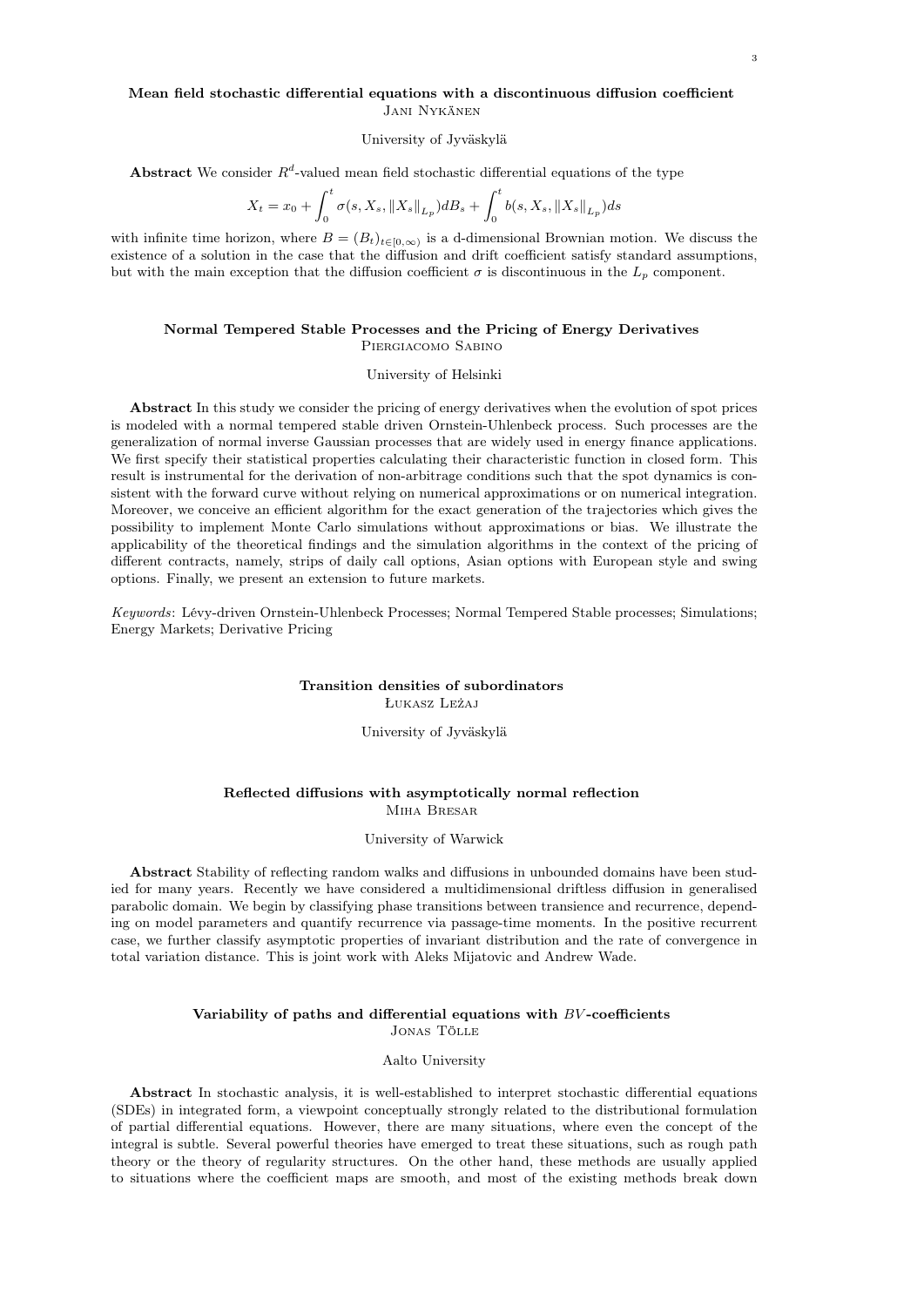completely if one allows discontinuities (provided that the forcing term is not too regular). In particular, this is the case if we admit general functions of bounded variation  $(BV$ -functions) as a possible choice of our nonlinear coefficients. In this talk, we combine tools from fractional calculus and harmonic analysis, together with certain fine properties of BV -functions, allowing us to give a meaningful definition for (multidimensional) generalized Lebesgue-Stieltjes integrals for sufficiently regular Hölder functions. The key idea is that the unknown function should not spend too much time on the "bad" regions of the BV coefficient maps. Our novel multiplicative composition estimate leads to a systematic way to quantify this in terms of potential theory of Riesz energies and the occupation measure of the unknown function. We discuss several consequences, and provide existence and uniqueness results for certain differential systems involving BV-coefficients, which can be applied to pathwise SDEs with focus on the fractional Brownian motion. Furthermore, we may relax our hypotheses by formulating them in terms of fractional Sobolev norms such that our results can be extended to certain discontinuous paths, such as typical realizations of certain Lévy processes. The talk is based on joint works together with: Michael Hinz (Bielefeld University) & Lauri Viitasaari (Uppsala University): <https://arxiv.org/abs/2003.11698>, <https://arxiv.org/abs/2105.06249>.

## Stochastic integration with respect to canonical  $\alpha$ -stable cylindrical Lévy processes GERGELY BODO

#### King's College London

Abstract In this work, we introduce a theory of stochastic integration with respect to symmetric α-stable cylindrical Lévy processes. Since α-stable cylindrical Lévy processes do not enjoy a semimartingale decomposition, our approach is based on a decoupling inequality for the tangent sequence of the Radonified increments. This approach enables us to characterise the largest space of predictable Hilbert-Schmidt operator-valued processes which are integrable with respect to an  $\alpha$ -stable cylindrical Lévy process as the collection of all predictable processes with paths in the Bochner space  $L^{\alpha}$ . We demonstrate the power and robustness of the developed theory by establishing a dominated convergence result allowing the interchange of the stochastic integral and limit.

# Risk-indifference pricing under contagion Edward Korveh

African Institute for Mathematical Sciences (AIMS) Ghana & University of Ghana

Abstract In this talk, we present the pricing of a contingent claim when considering contagion effects in the market. The problem is formulated as a stochastic differential game between the market and an investor in the market, and is solved via stochastic maximum principle.

NB: This is a joint work with Olivier Menoukeu Pamen (IFAM, University of Liverpool, UK, and German Research Chair in Stochastic and Finance, AIMS Ghana).

## Differential geometry on MCMC Hamiltonian

Bernardo Williams

University of Helsinki

Abstract Monte Carlo (HMC) together with the No U-turn sampler (NUTs) is go to algorithm for sampling from a posterior target distribution. It works efficiently and without hand tuning whenever the parameter space does not suffer from high curvature. Using differential Geometry it is possible to incorporate a Riemannian metric which is position dependent, this means that the metric adapts to areas of high curvature, furthermore, NUTs is generalised over manifolds eliminating the need for hand-tuning the parameters.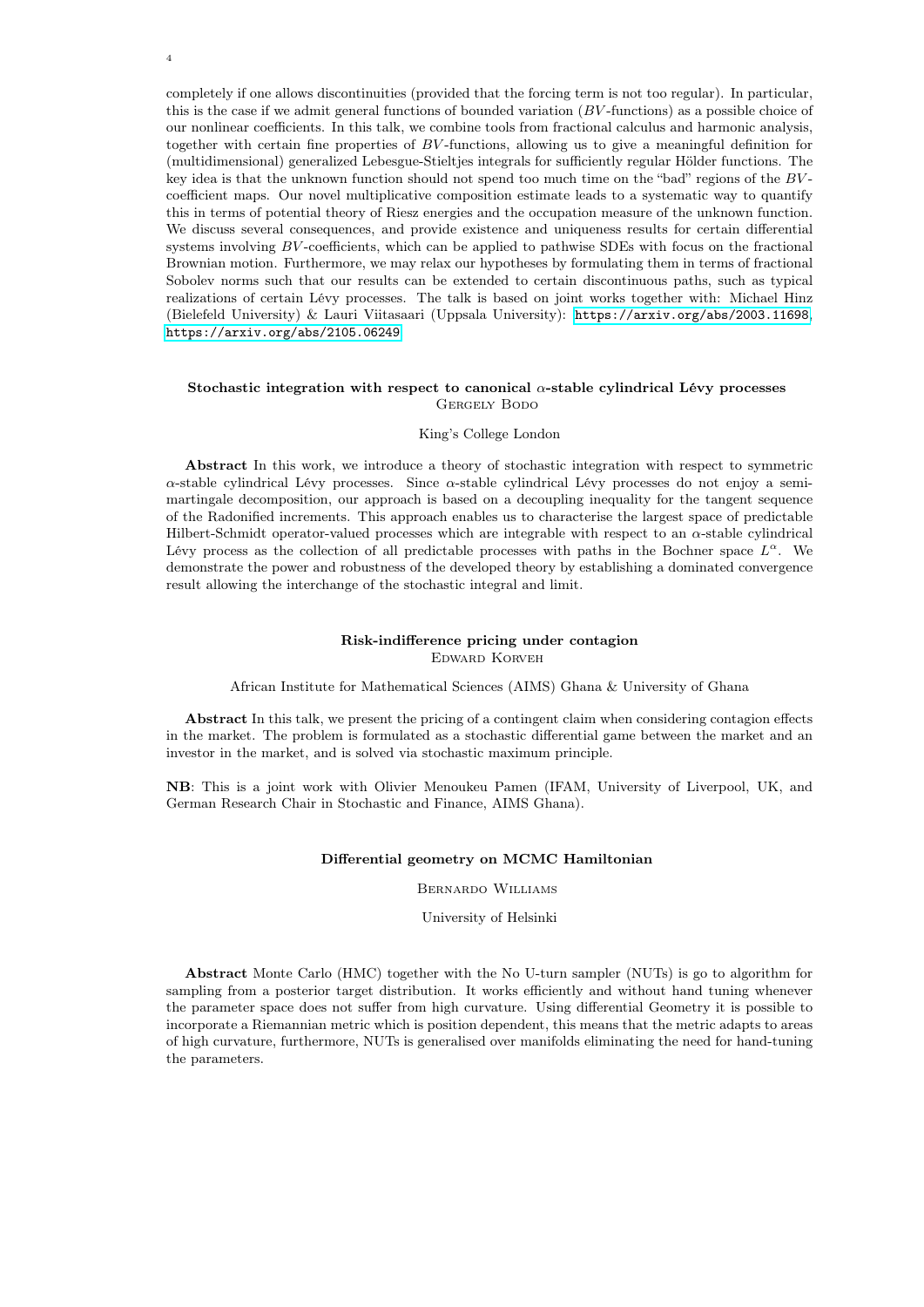## 3. Participation and Accommodation fees

The participation fee  $(30 \in \mathcal{E})$  is to be paid on location in cash.

The accommodation fee depends on the number of nights the participant is staying and the type of room. The participants who have been awarded on their request a FDNSS-travel grant from the summer school organization do not need to pay the accommodation fee.

You are also very welcome to bring your family, don't need to pay for children under 4 years, and 4-10 old children years pay half of the lodging price.

The participants who are visiting the summer school for the day and do not need accommodation, can pay on place their lunch or dinner directly to the biological station cantine.

The accommodation fee for each night is

- 80.25  $\epsilon$  in single room with WC and shower
- 71,25  $\in$  in single room
- 67  $\epsilon$  in double room with WC and shower
- 62  $\in$  in double room

which includes also breakfast, lunch, coffee and dinner (and the summer school "gala"-dinner on wednesday)

If you are undergraduate student please use instead the [discounted prices for undergraduates.](https://www2.helsinki.fi/sites/default/files/atoms/files/lbs_prices_2021_students.pdf) ´

The accommodation fee (depending on the number of nights and type of room) can be paid by the participants or their supporting institutions by bank transfer to the University of Helsinki, with the following information:

Bank account IBAN: FI58 5000 0120 3778 32 SWIFT (BIC): OKOYFIHH Recipient: Helsingin Yliopisto Payment: First-name Family-name 40th Probability Summer School Reference Number: H516/75160014 Amount: ?  $\xi \times$  number of nights

## Please don't forget the reference number!

## 4. Useful Information

4.1. Recommendations on dealing with the Covid epidemic. We will follow the guidelines of our host institution, the University of Helsinki: [Coronavirus situation at the University of Helsinki](https://www.helsinki.fi/en/news/coronavirus-situation)

Please do not come to the summer school when ill or when experiencing symptoms of the coronavirus disease. In that case it is ok to cancel your partecipation and you will be completely refunded by the summer school organization of your accommodation fee.

Be sure to practise extremely careful hand and coughing hygiene.

## VENUE:

[Lammi Biological Station](http://www.helsinki.fi/lammi/english.html) Pääjärventie 320 16900 Lammi, Finland phone +358-(0)9 191 40733  $\text{fax} + 358-(0)9$  191 40746

The nearest towns are Hämeenlinna (about 45 km) and Lahti (about 40 km), from which there are frequent bus connections to Lammi, see [matkahuolto,](http://www.matkahuolto.fi/en/) [onnibus.](https://www.onnibus.com/home) When you reach the bus stop in Lammi, please feel free to call Dario (the organizer) at the phone numbers +358503754069 , +358294151407, so that hopefully we can pick you up by car from the nearest bus-stop (Kirkkokallio).

Wi-Fi connection at Helsinki University facilities two Wi-Fi networks are available, [eduroam](https://helpdesk.it.helsinki.fi/en/logging-and-connections/networks/wireless-networks-university-helsinki#eduroam) and [HelsinkiUni Guest](https://helpdesk.it.helsinki.fi/en/instructions/logging-and-connections/networks/helsinkiuni-guest-visitor-network ) with password uniguest

Free time activities The biological research station is surrounded by forest and it is next to a lake. Many activities are possible for relaxing during the free time, cycling, rowing , swimming in the lake (bring your swim suit!), fishing, sauna, walking / jogging in the forest, table-tennis, and there is also a volleyball court and a frisbee-golf course.

Let's hope that we will have nice summer weather, you can check the [weather forecast here.](https://en.ilmatieteenLaitos.fi/weather/h%C3%A4meenlinna/lammi) Welcome to Lammi !